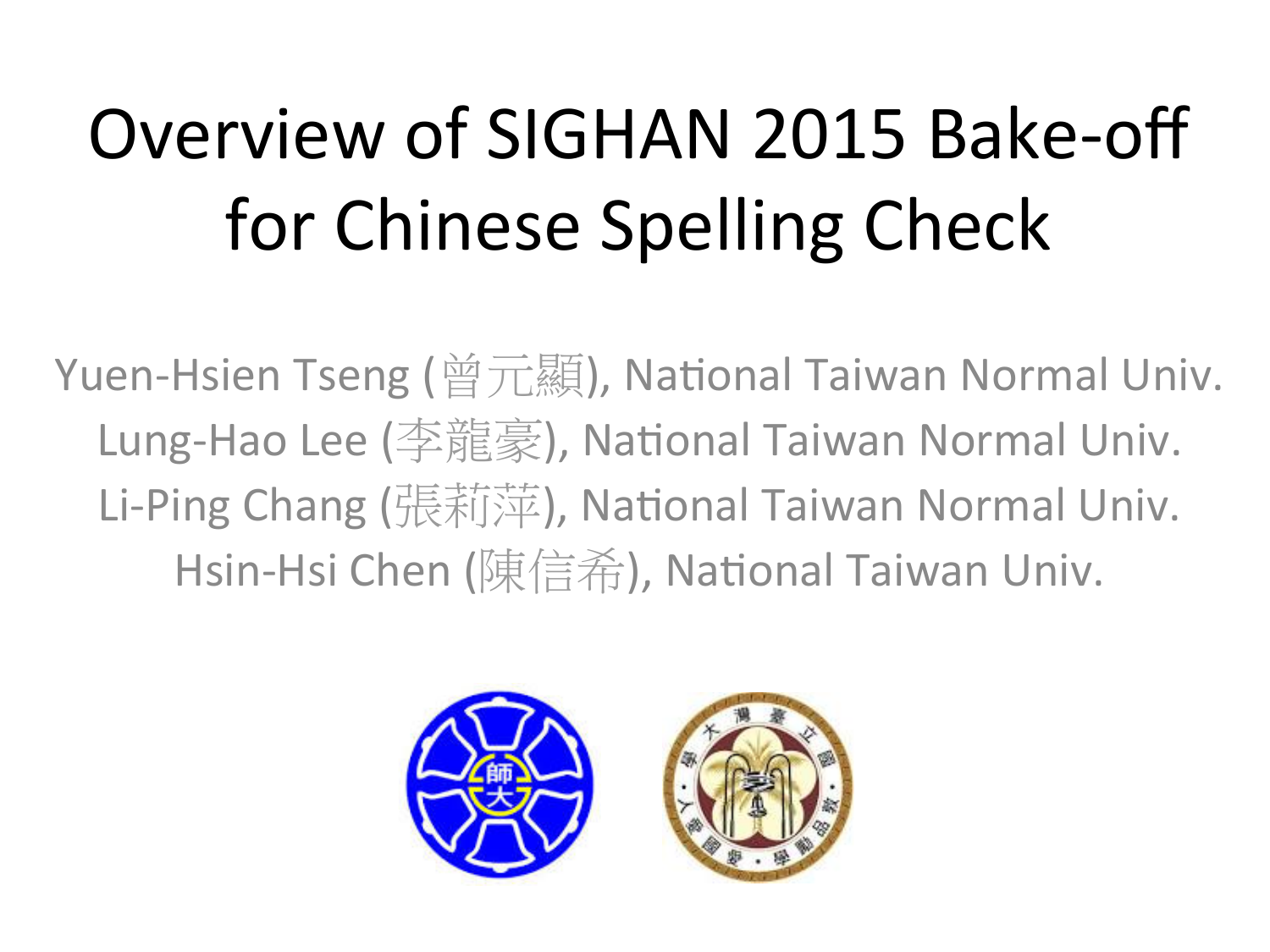### Introduction

- Chinese spelling checkers are difficult
	- No word delimiters exist among Chinese words
	- $A$  Chinese word can contain only a single character or multiple characters
	- More than 13 thousand characters

• The spelling checker is expected to identify all possible spelling errors, highlight their locations and suggest possible corrections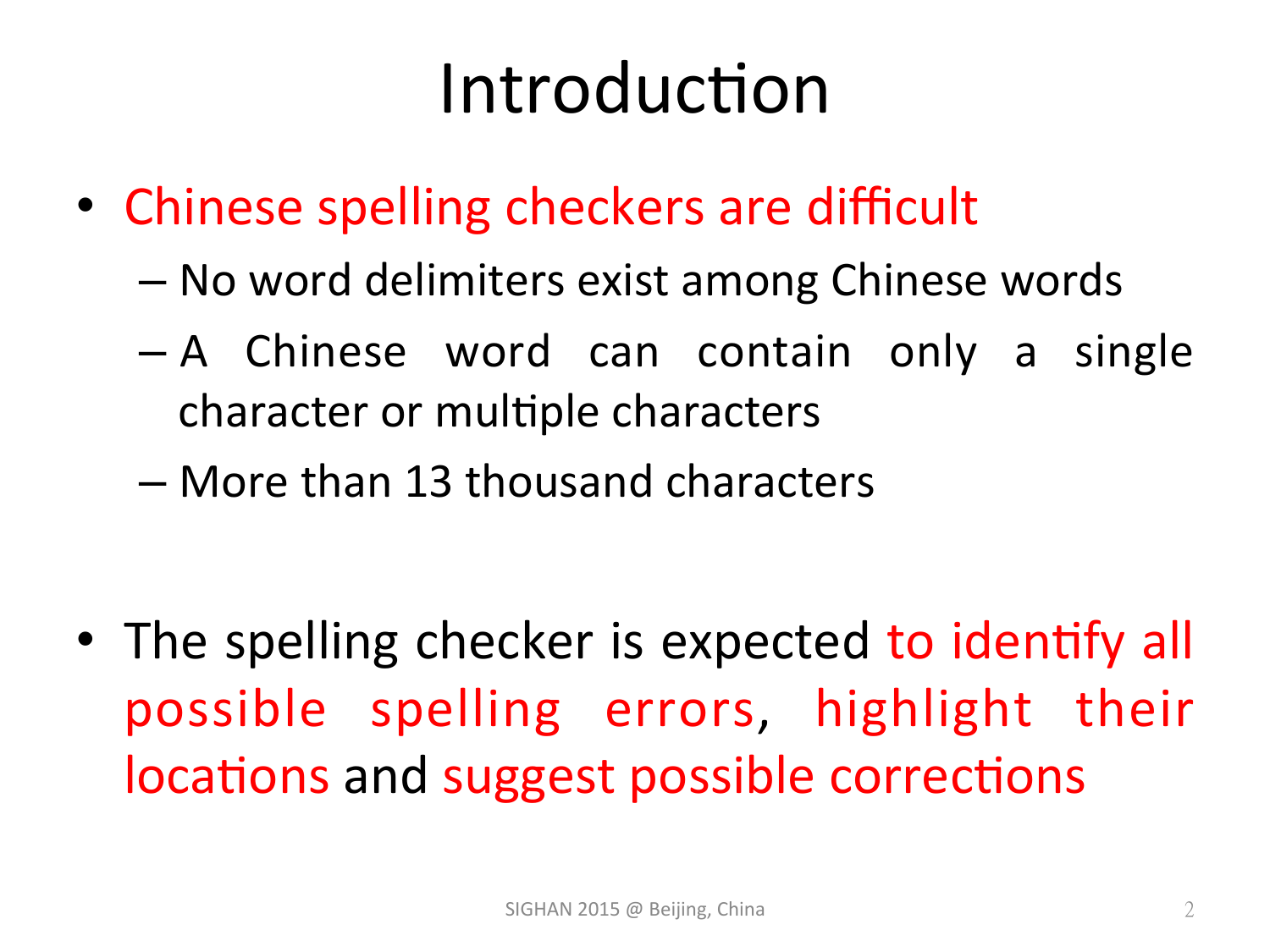# Chinese Spelling Check Evaluations

- The  $1^{st}$  Chinese Spelling Check Bake-off – Native Chinese speakers
	- SIGHAN-2013 workshop @ Nagoya, Japan
- The  $2^{nd}$  Chinese Spelling Check Bake-off
	- Chinese as a foreign language learners
	- CIPS-SIGHAN joint CLP-2014 conference @ Wuhan
- The 3<sup>rd</sup> Chinese Spelling Check Bake-off
	- Chinese as a foreign language learners
	- SIGHAN-2015 workshop @ Beijing, China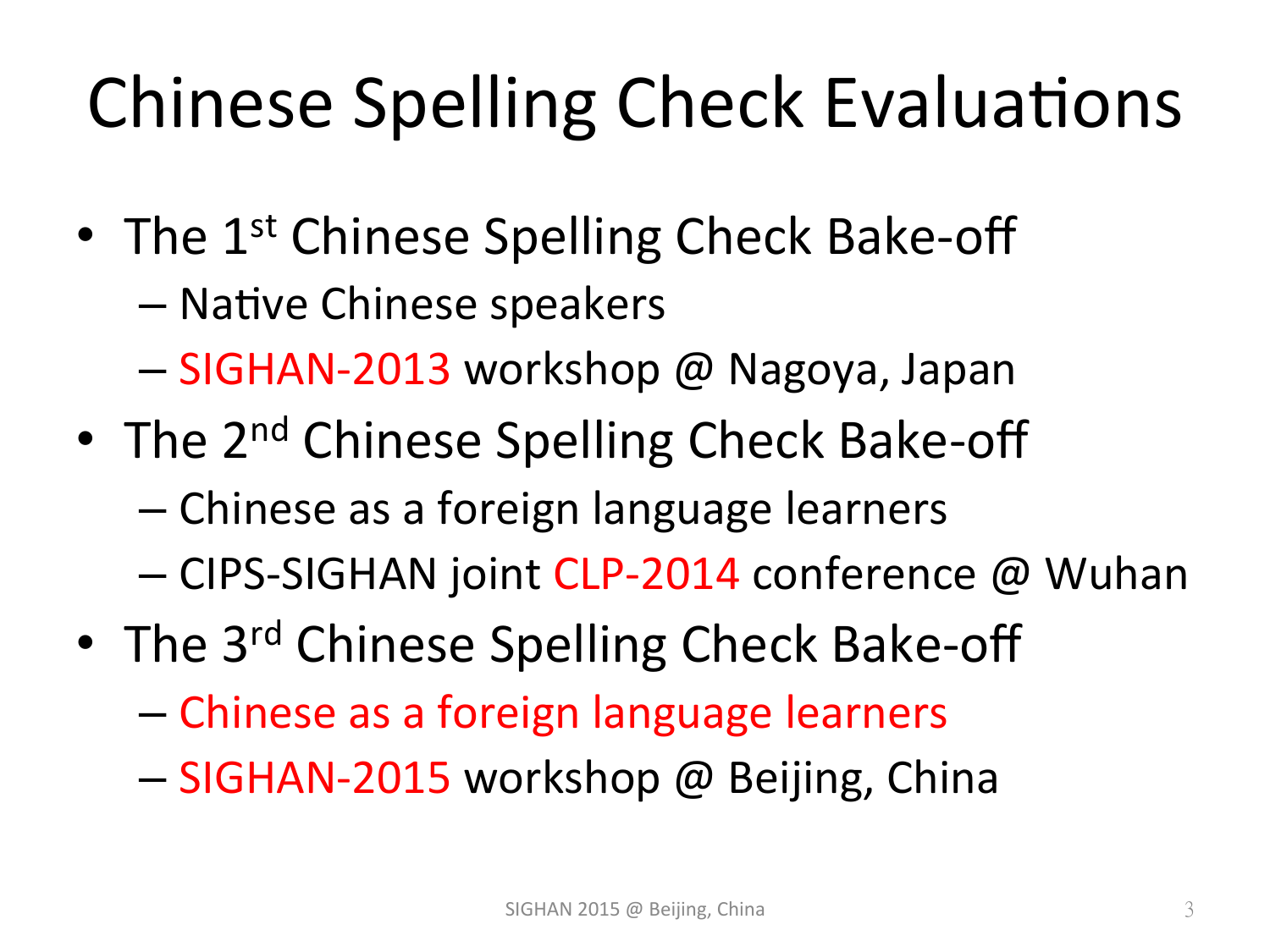## **Task Description**

- The input instance is given a unique passage number PID
- Each character or punctuation mark occupies 1 spot for counting location
- If the passage contains no spelling errors, the checker should return "PID, 0"
- If an input passage contains at least one spelling error, the output format is "PID, [, location, correction]+"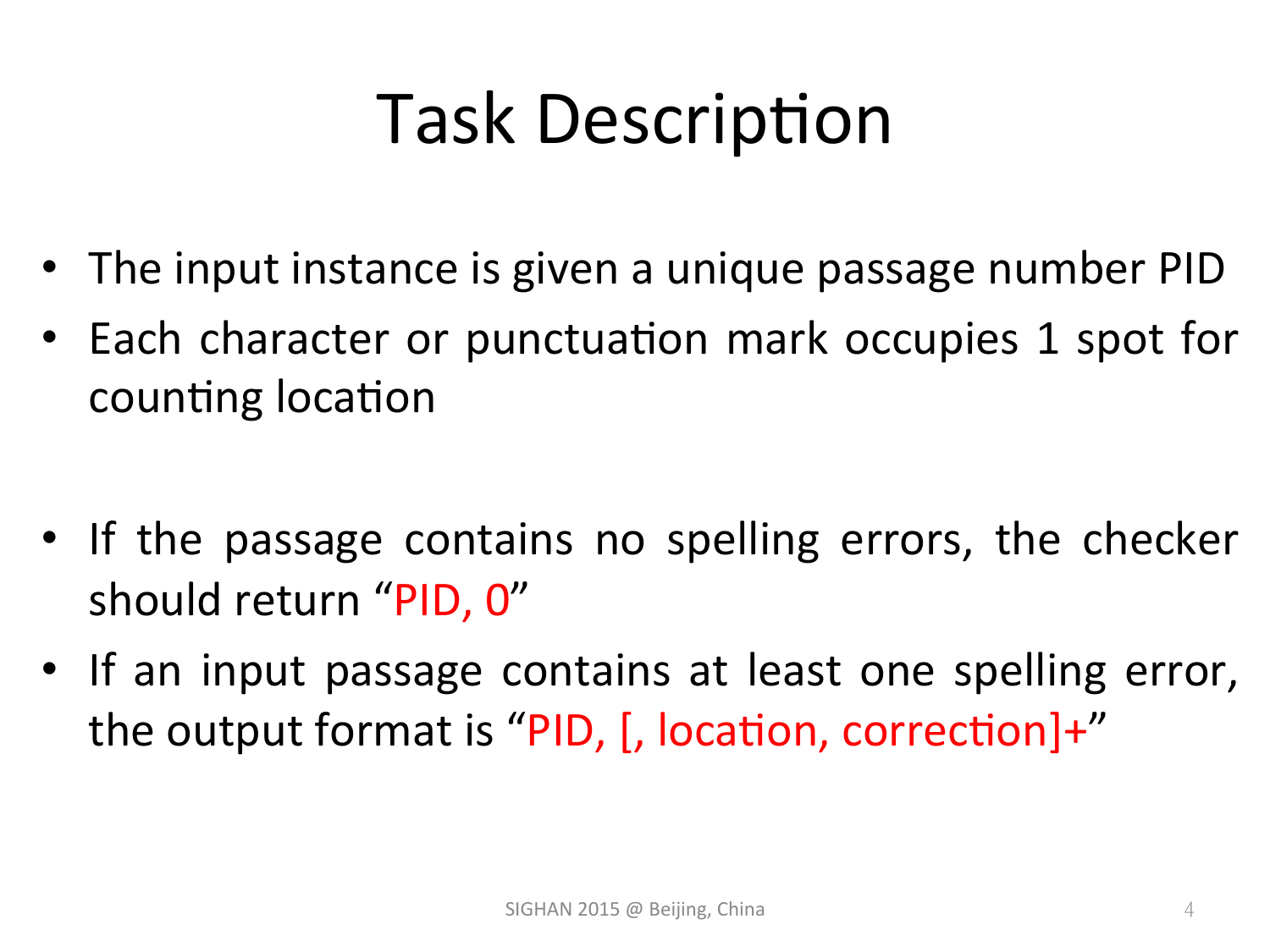## **Testing Examples**

- Example 1
	- -Input: (pid=A2-0047-1) 我真的洗碗我可以去看你
	- $-$  Output: A2-0047-1, 4,  $\hat{\pi}$ , 5, 望
- Example 2
	- Input: (pid=B2-1670-2) 在日本,大學生打工的情 況是相當普偏的。
	- $-$  Output: B2-1670-2, 17, 漏
- Example 3
	- Input: (pid=B2-1903-7) 我也是你的朋友, 我會永 遠在你身邊。
	- Output: B2-1903-7, 0 CORRECT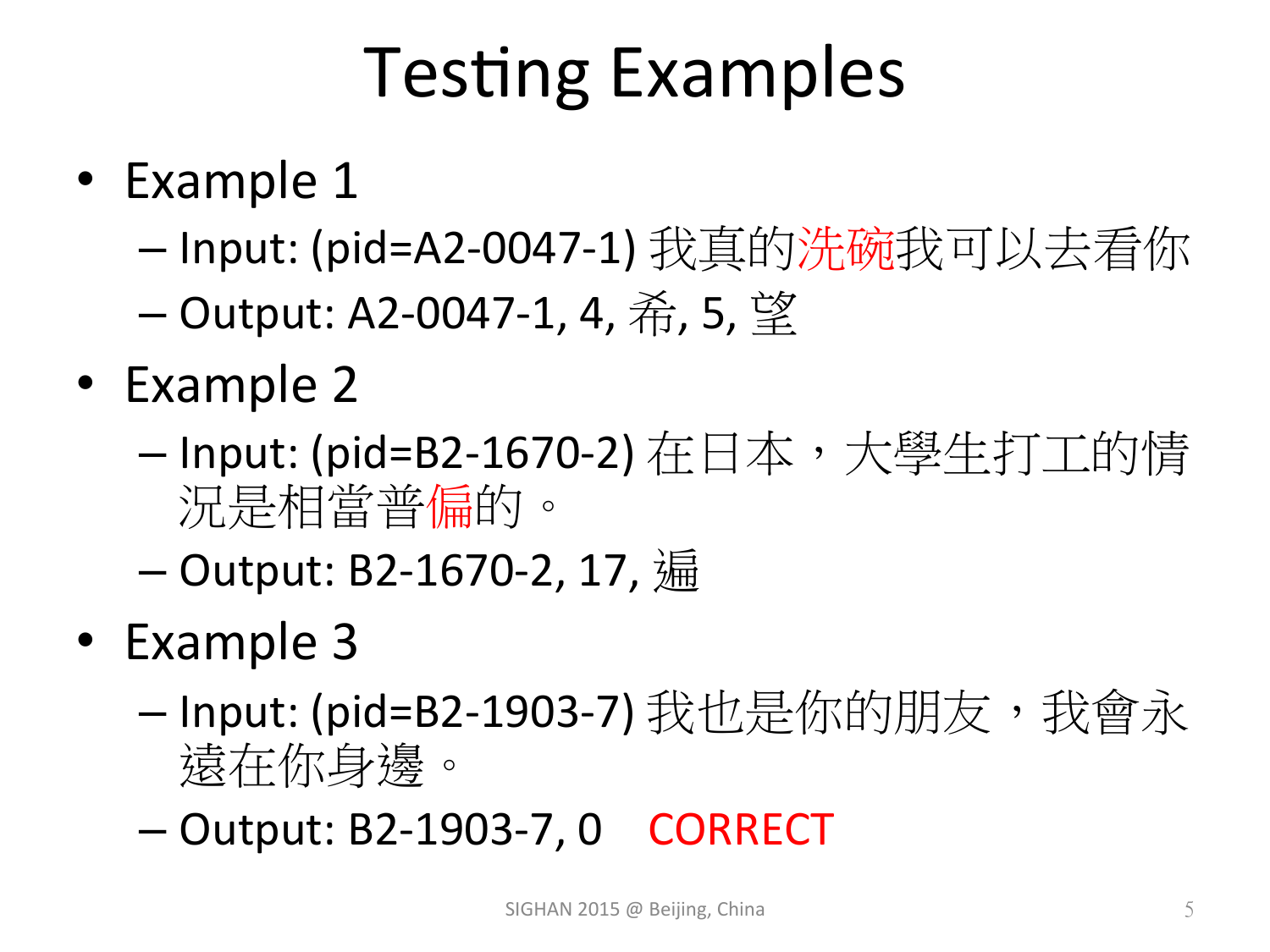### Data Preparation

• The essay section of the computer-based Test of Chinese as a Foreign Language (TOCFL)

• The spelling errors were manually annotated by trained native Chinese speakers, who also provided corrections corresponding to each error.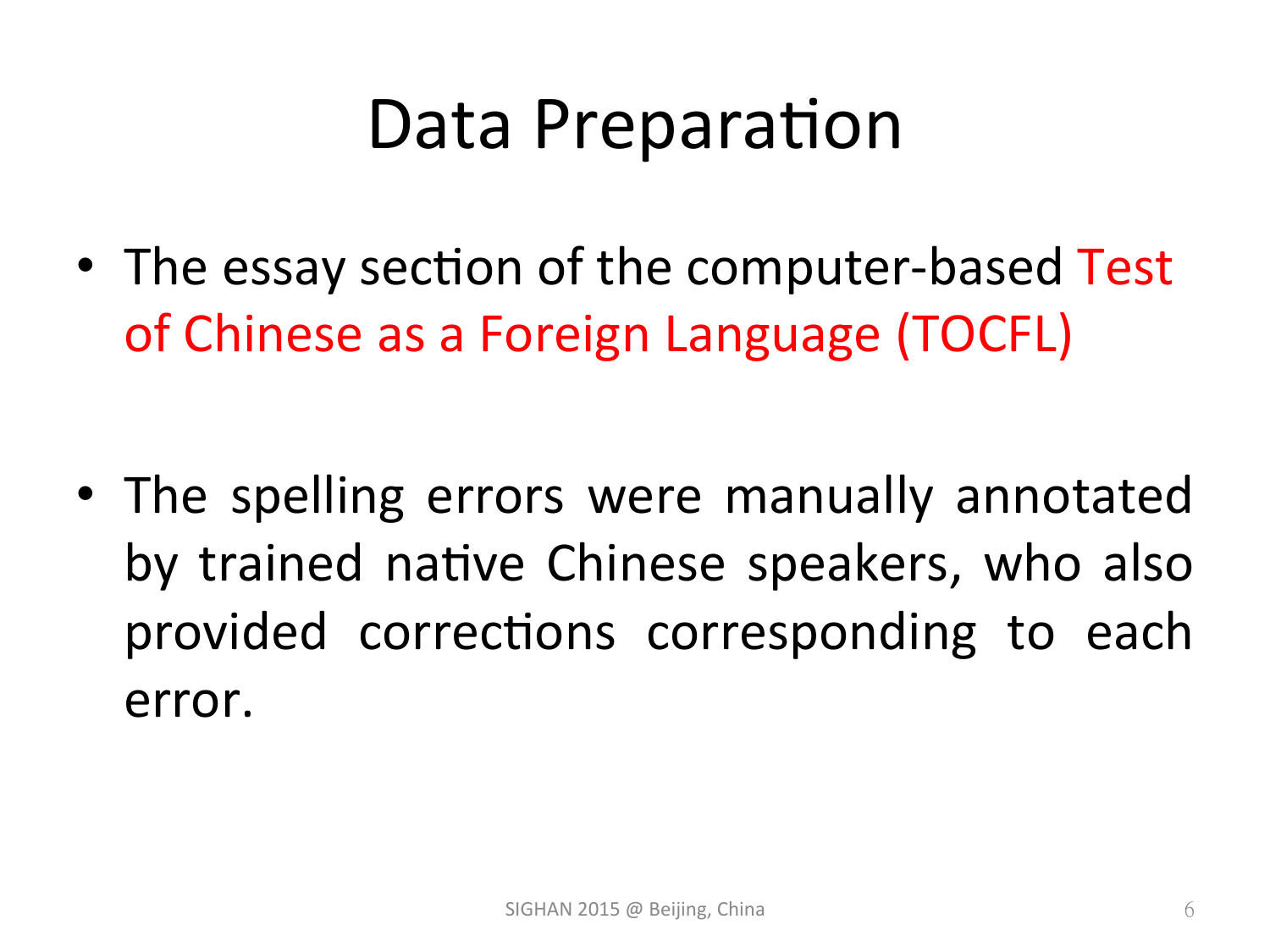# **Training Set**

• This set included 970 selected essays with a total of 3,143 spelling errors.

• Each essay is shown in terms of SGML format 

| <essay title="學中文的第一天"></essay>                  |
|--------------------------------------------------|
| $<$ TEXT $>$                                     |
| <passage id="A2-0521-1"> 這位小姐說:你應</passage>      |
| 該一直走到十只路口,再右磚一直走經過一家銀                            |
| 行就到了。                                            |
| <passage id="A2-0521-2">應為今天是第一天,</passage>      |
| 老師先請學生自己給介紹。                                     |
| $<$ TEXT $>$                                     |
| <mistake id="A2-0521-1" location="15"></mistake> |
| <wrong>十只路口</wrong>                              |
| <correction>十字路口</correction>                    |
| $<$ /MISTAKE>                                    |
| <mistake id="A2-0521-1" location="21"></mistake> |
| <wrong>右磚</wrong>                                |
| <correction>右轉</correction>                      |
| $<$ /MISTAKE>                                    |
| <mistake id="A2-0521-2" location="1"></mistake>  |
| <wrong>應為</wrong>                                |
| <correction>因為</correction>                      |
| $<$ /MISTAKE>                                    |
| $<$ /ESSAY>                                      |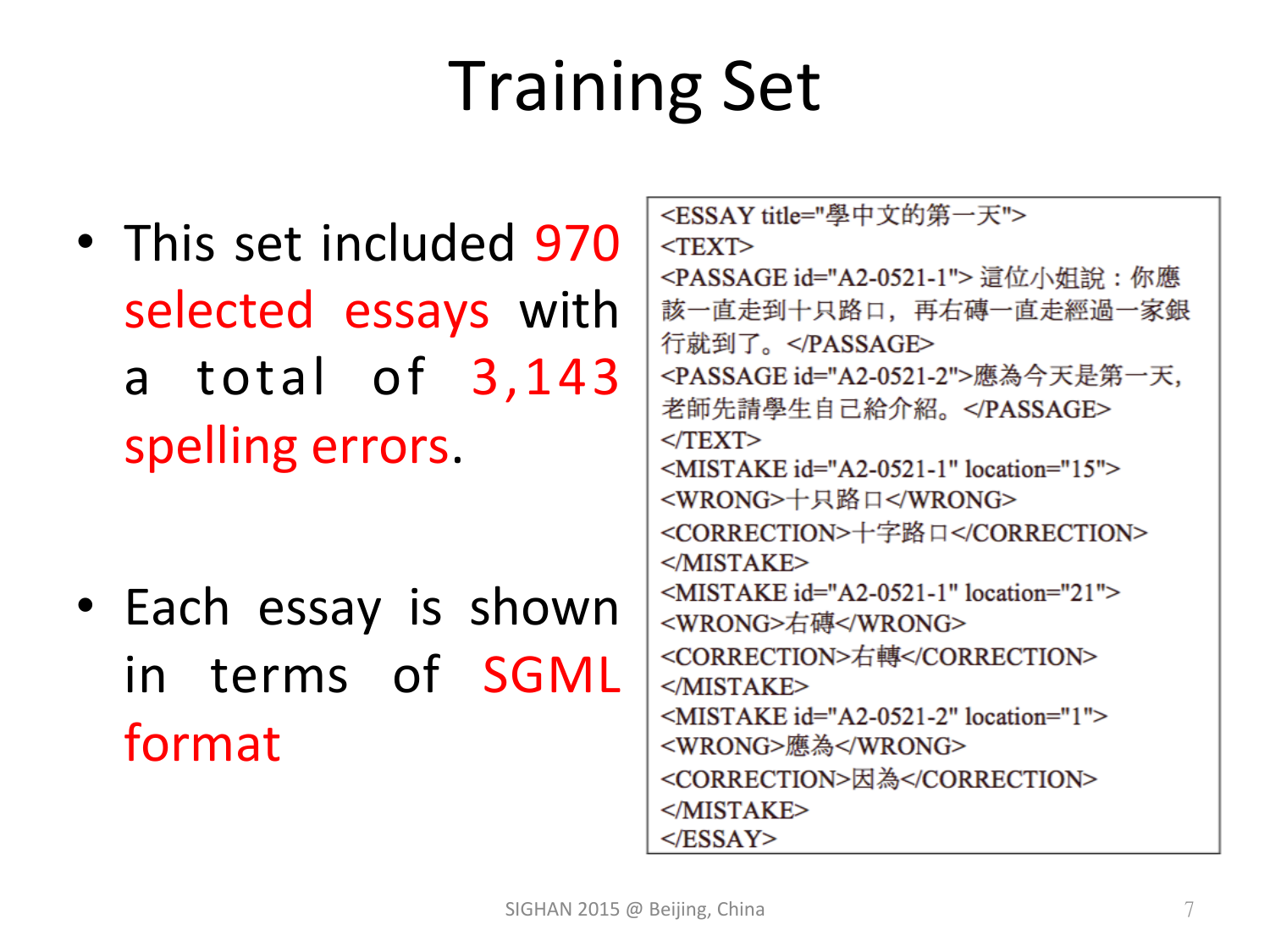### Dryrun Set

• A total of 39 passages were given to participants to familiarize themselves with the final testing process.

• The purpose is to validate the submitted output format only, and no dryrun outcomes were considered in the official evaluation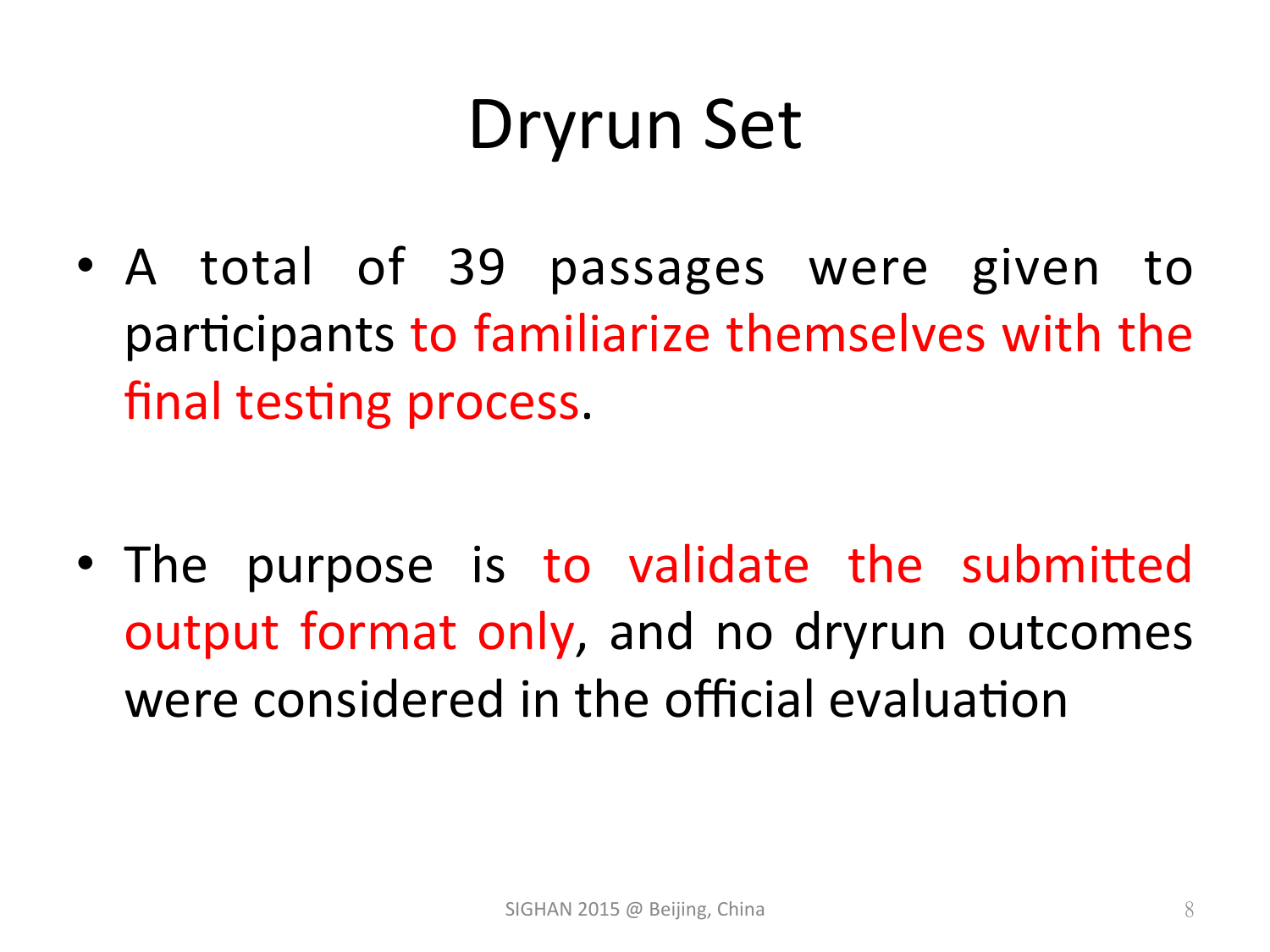### Test Set

• This set consists of 1,100 testing passages. Half of these passages contained no spelling errors, while the other half included at least one spelling error

• Open test policy: employing any linguistic and computational resources to detect and correct spelling errors are allowed.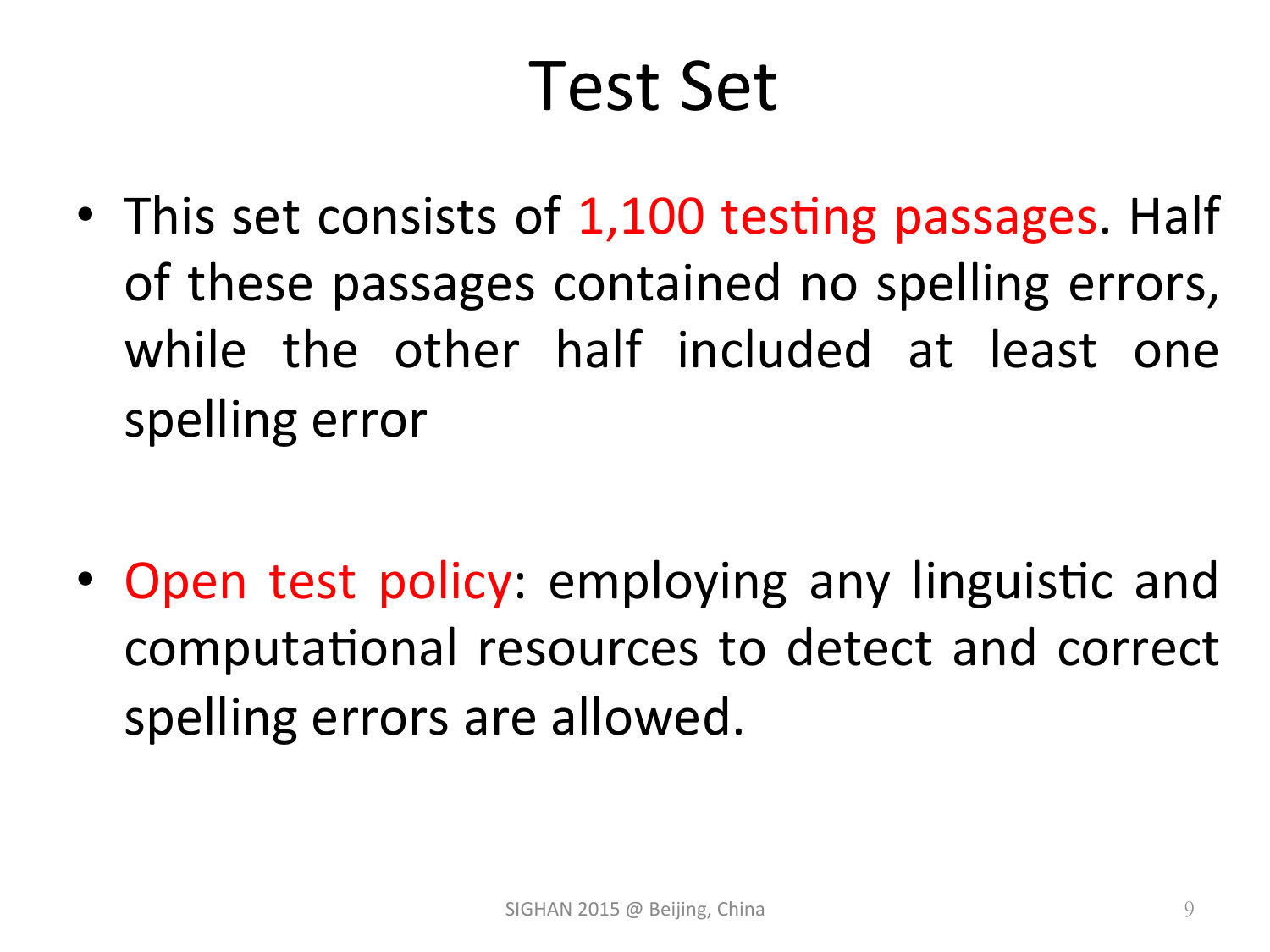# Performance Metrics

- Correctness is determined at two levels
	- Detection-level
	- Correction-level
- Metrics

| Confusion<br>Matrix |          | <b>System Result</b>    |                       |  |
|---------------------|----------|-------------------------|-----------------------|--|
|                     |          | Positive<br>(Erroneous) | Negative<br>(Correct) |  |
| Gold                | Positive | TP                      | FN                    |  |
| <b>Standard</b>     | Negative | FР                      | TN                    |  |

- $-$  False positive rate (FPR) = FP / (FP+TP)
- $-$  Accuracy = (TP+TN) / (TP+FP+TN+FN)
- $-$  Precision = TP / (TP+FP)
- $-$  Recall = TP / (TP+FN)
- $F1 = 2 * Precision * Recall / (Precision + Recall)$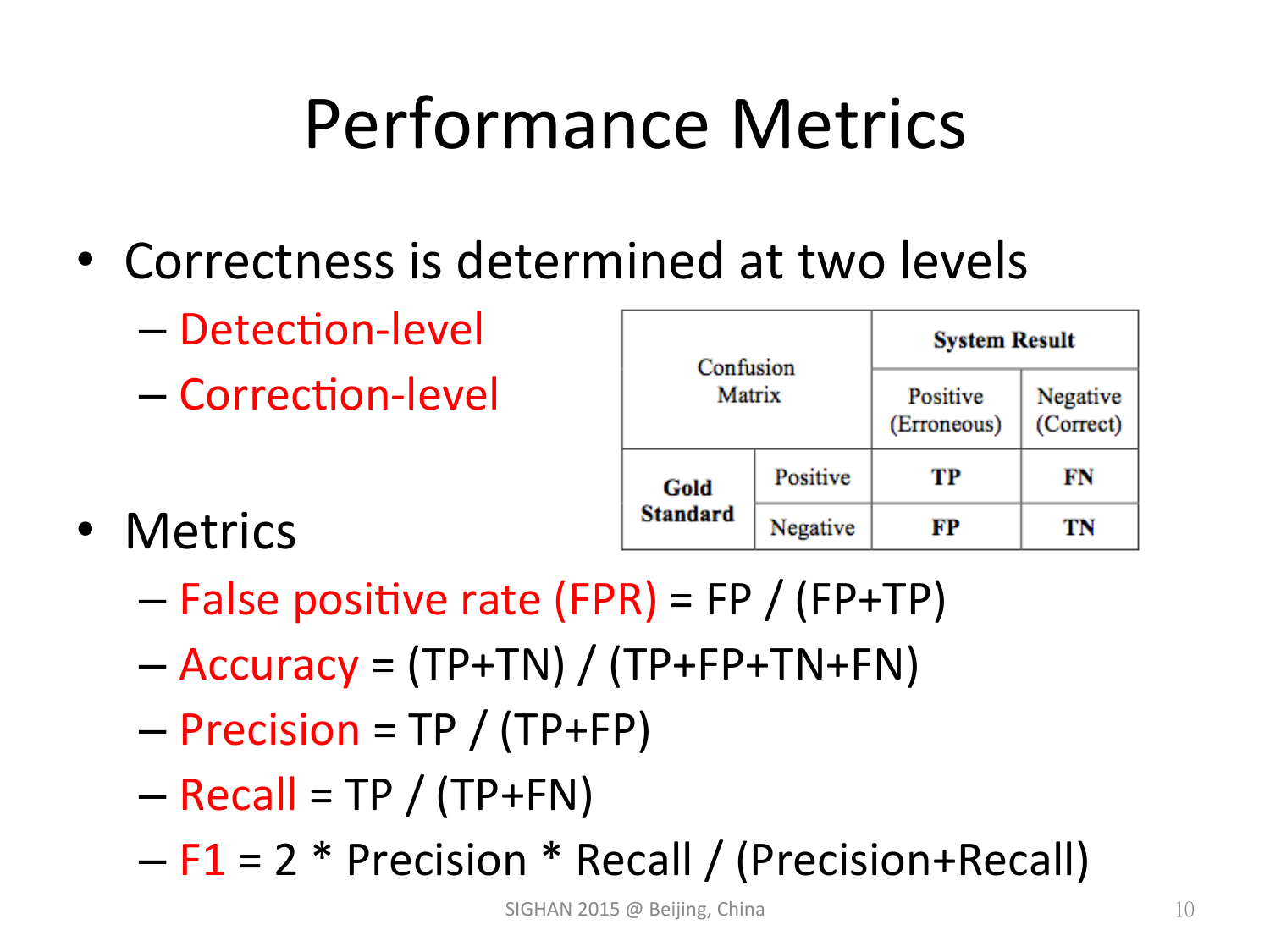### Evaluation Examples

- System Results: "A2-0092-2, 5, 玩", "A2-0243- 1, 3, 件, 4, 康", "B2-1923-2, 8, 誤, 41, 情", "B2- 2731-1, 0", and  $"B2-3754-3, 11, \frac{317}{85}$
- Gold Standard: "A2-0092-2, 0", "A2-0243-1, 3, 健, 4, 康", "B2-1923-2, 8, 誤, 41, 情", "B2-2731-1, 0", and "B2-3754-3, 10, 觀",
- FPR =  $0.5$
- Detection-level Acc. = 0.6, Pre.=0.5, Rec.=0.67, F1=0.57
- Correction-level Acc. = 0.4, Pre.=0.25, Rec.=0.33, F1=0.28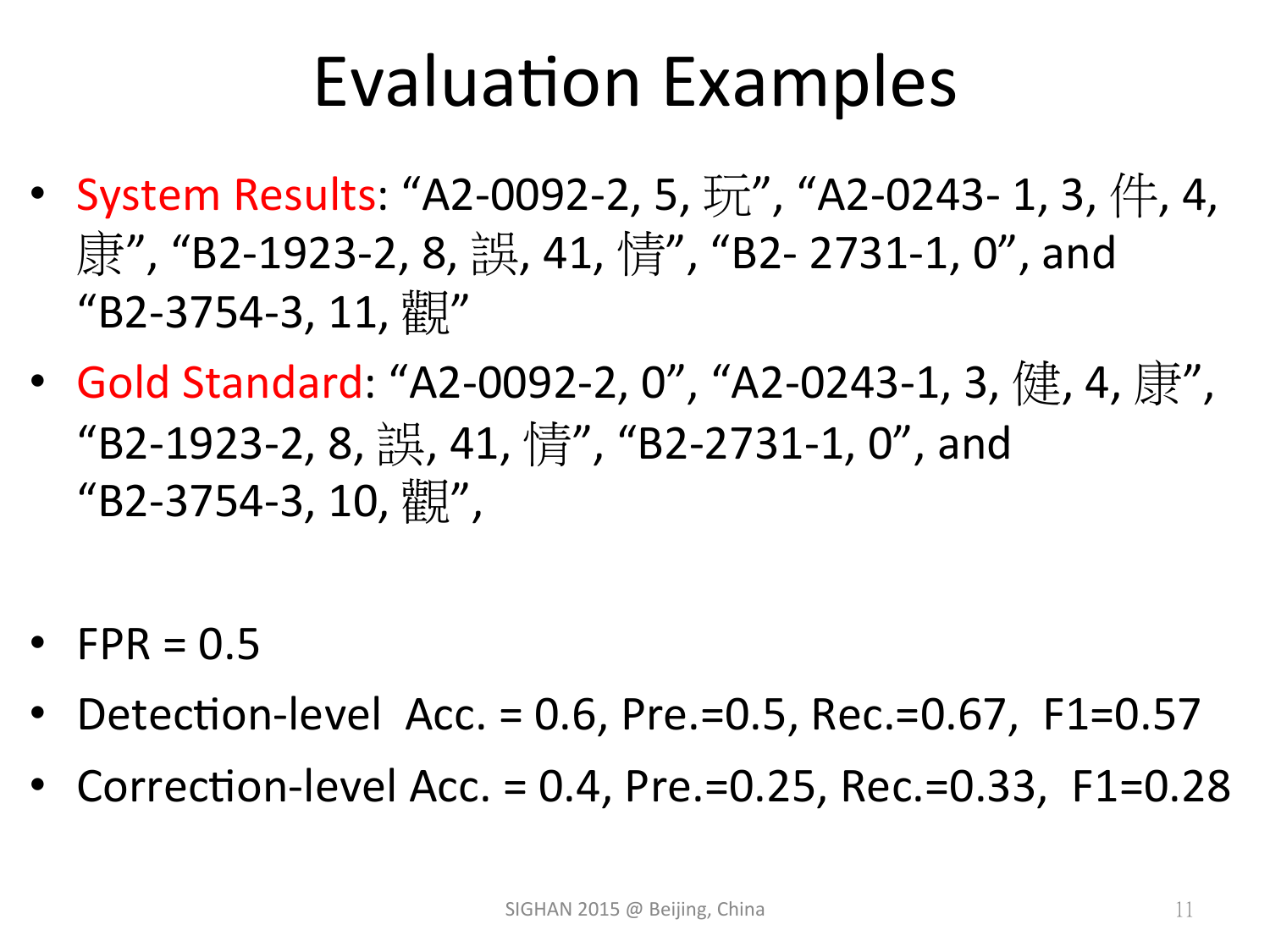### 9 Participants & 15 Runs

| Participant (Ordered by abbreviations of names)                           | #Runs |
|---------------------------------------------------------------------------|-------|
| Chinese Academy of Sciences (CAS)                                         |       |
| East China Normal University (ECNU)                                       | 0     |
| National Kaohsiung University of Applied Sciences (KUAS)                  | 3     |
| Lingage Inc. (Lingage)                                                    | 0     |
| National Chiao Tung University & National Taipei University of Technology | 3     |
| (NCTU & NTUT)                                                             |       |
| National Chiayi University (NCYU)                                         |       |
| National Taiwan Ocean University (NTOU)                                   | 2     |
| South China Agriculture University (SCAU)                                 | 3     |
| Wuhan University (WHU)                                                    | 0     |
| <b>Total</b>                                                              | 15    |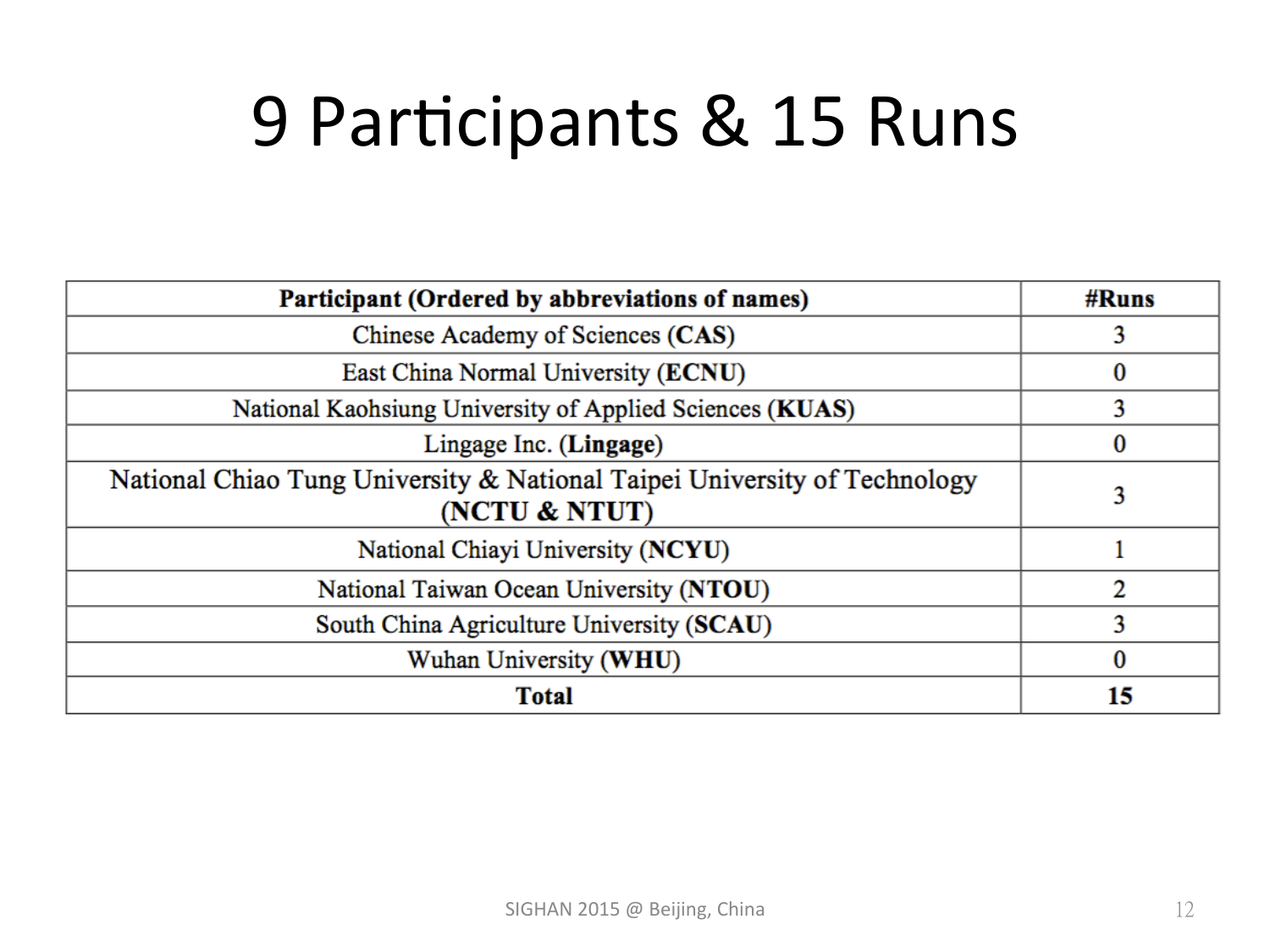### **Testing Results**

|                   |            | <b>Detection-Level</b> |        |        | <b>Correction-Level</b> |        |        |        |        |
|-------------------|------------|------------------------|--------|--------|-------------------------|--------|--------|--------|--------|
| <b>Submission</b> | <b>FPR</b> | Acc.                   | Pre.   | Rec.   | F1                      | Acc.   | Pre.   | Rec.   | F1     |
| $CAS-Run1$        | 0.1164     | 0.6891                 | 0.8095 | 0.4945 | 0.614                   | 0.68   | 0.8037 | 0.4764 | 0.5982 |
| CAS-Run2          | 0.1309     | 0.7009                 | 0.8027 | 0.5327 | 0.6404                  | 0.6918 | 0.7972 | 0.5145 | 0.6254 |
| $CAS-Run3$        | 0.2036     | 0.6655                 | 0.7241 | 0.5345 | 0.6151                  | 0.6491 | 0.7113 | 0.5018 | 0.5885 |
| KUAS-Run1         | 0.2327     | 0.5009                 | 0.5019 | 0.2345 | 0.3197                  | 0.4836 | 0.4622 | 0.2    | 0.2792 |
| KUAS-Run2         | 0.2091     | 0.5164                 | 0.5363 | 0.2418 | 0.3333                  | 0.4982 | 0.4956 | 0.2055 | 0.2905 |
| KUAS-Run3         | 0.1818     | 0.5318                 | 0.5745 | 0.2455 | 0.3439                  | 0.5145 | 0.537  | 0.2109 | 0.3029 |
| NCTU&NTUT-Run1    | 0.0509     | 0.6055                 | 0.8372 | 0.2618 | 0.3989                  | 0.5782 | 0.8028 | 0.2073 | 0.3295 |
| NCTU&NTUT-Run2    | 0.0655     | 0.6091                 | 0.8125 | 0.2836 | 0.4205                  | 0.5809 | 0.7764 | 0.2273 | 0.3516 |
| NCTU&NTUT-Run3    | 0.1327     | 0.6018                 | 0.7171 | 0.3364 | 0.4579                  | 0.5645 | 0.6636 | 0.2618 | 0.3755 |
| NCYU-Run1         | 0.1182     | 0.5245                 | 0.586  | 0.1673 | 0.2603                  | 0.5091 | 0.5357 | 0.1364 | 0.2174 |
| NTOU-Run1         | 0.0909     | 0.5445                 | 0.6644 | 0.18   | 0.2833                  | 0.5327 | 0.6324 | 0.1564 | 0.2507 |
| NTOU-Run2         | 0.5727     | 0.4227                 | 0.422  | 0.4182 | 0.4201                  | 0.39   | 0.3811 | 0.3527 | 0.3664 |
| SCAU-Run1         | 0.5327     | 0.3409                 | 0.2871 | 0.2145 | 0.2456                  | 0.3218 | 0.2487 | 0.1764 | 0.2064 |
| SCAU-Run2         | 0.1218     | 0.5464                 | 0.6378 | 0.2145 | 0.3211                  | 0.5227 | 0.5786 | 0.1673 | 0.2595 |
| SCAU-Run3         | 0.6218     | 0.3282                 | 0.3091 | 0.2782 | 0.2928                  | 0.3018 | 0.2661 | 0.2255 | 0.2441 |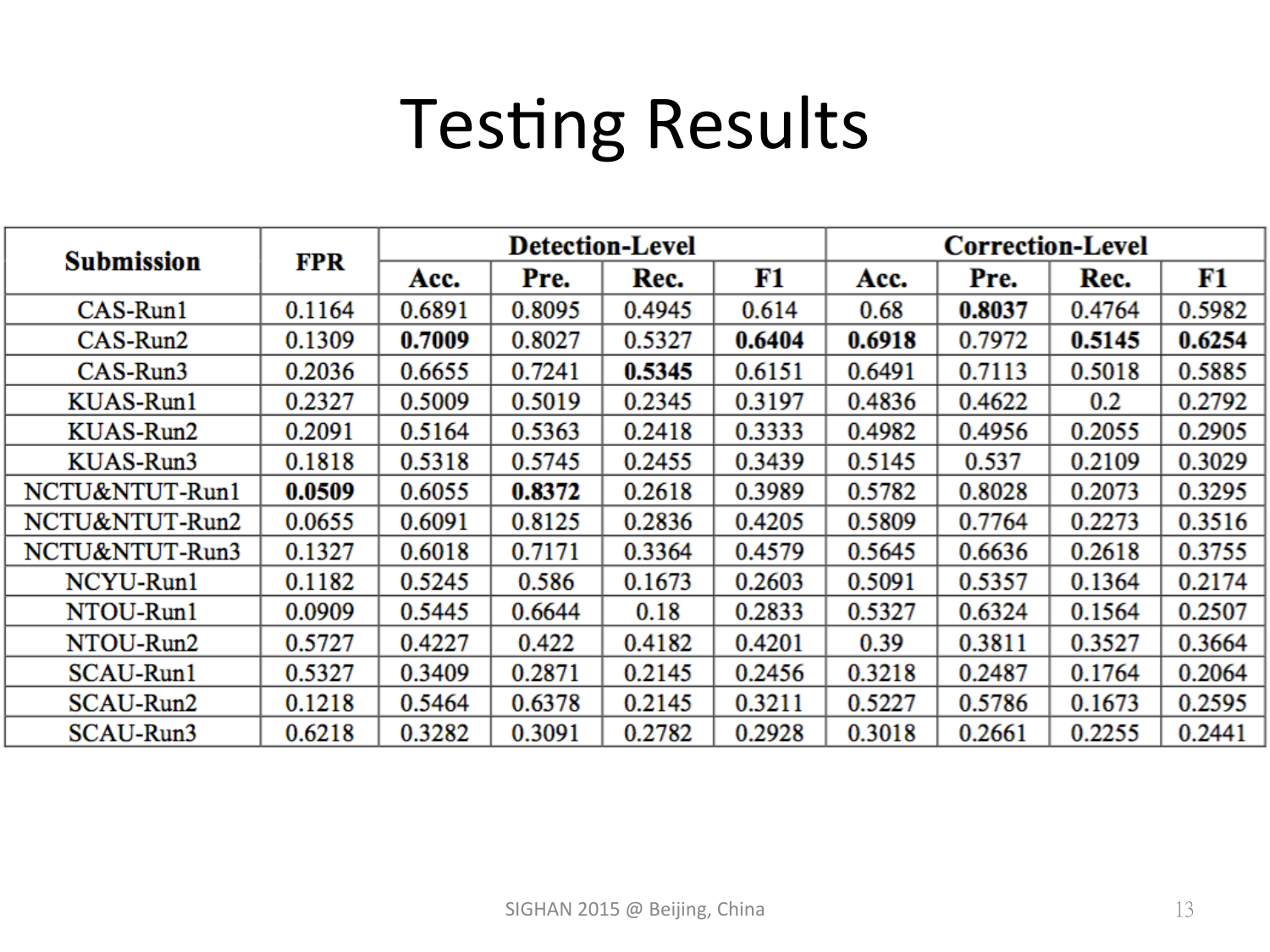### A Summary of Developed Systems

| Participant            | <b>Approaches</b>                                                                                                                                             | <b>Linguistic Resources</b>                                                                                                                                                                                                                                       |  |  |  |
|------------------------|---------------------------------------------------------------------------------------------------------------------------------------------------------------|-------------------------------------------------------------------------------------------------------------------------------------------------------------------------------------------------------------------------------------------------------------------|--|--|--|
| CAS                    | <b>Candidate Generation</b><br>۰<br>Candidate Re-ranking<br><b>Global Decision Making</b><br>٠                                                                | SIGHAN-2013 CSC Datasets<br>۰<br>CLP-2014 CSC Datasets<br>۰<br>SIGHAN-2015 CSC Training Data<br>$\bullet$<br>Taiwan Web Pages as Corpus<br>۰<br>Chinese Words and Idioms Dictionary<br>۰<br>Pinyin and Cangjie Code Table<br>۰<br><b>Web-based Resources</b><br>۰ |  |  |  |
| <b>KUAS</b>            | <b>Rules-based Method</b><br>$\bullet$<br><b>Linear Regression Model</b>                                                                                      | Chinese Orthographic Database                                                                                                                                                                                                                                     |  |  |  |
| <b>NCTU &amp; NTUT</b> | <b>Misspelling Correction Rules</b><br>۰<br><b>CRF-based Parser</b><br>۰<br>Word Vector/CRF-based Spelling<br><b>Error Detector</b><br>Trigram Language Model | CLP-2014 CSC Datasets<br>۰<br>SIGHAN-2015 CSC Training Data<br>Sinica Corpus                                                                                                                                                                                      |  |  |  |
| <b>NTOU</b>            | N-gram Model<br><b>Rule-based Classifier</b>                                                                                                                  | SIGHAN 2013 CSC Datasets<br>۰<br>CLP-2014 CSC Datasets<br>۰<br>Showen Jiezi and the Four-Corner Encoding<br>۰<br>Sinica Corpus<br>Google N-gram Corpus                                                                                                            |  |  |  |
| <b>SCAU</b>            | Bi-gram Language Model<br>Tri-gram Language Model                                                                                                             | SIGHAN-2013 CSC Datasets<br>۰<br>CLP-2014 CSC Datasets<br>۰<br><b>CCL</b><br>۰<br><b>SOGOU</b>                                                                                                                                                                    |  |  |  |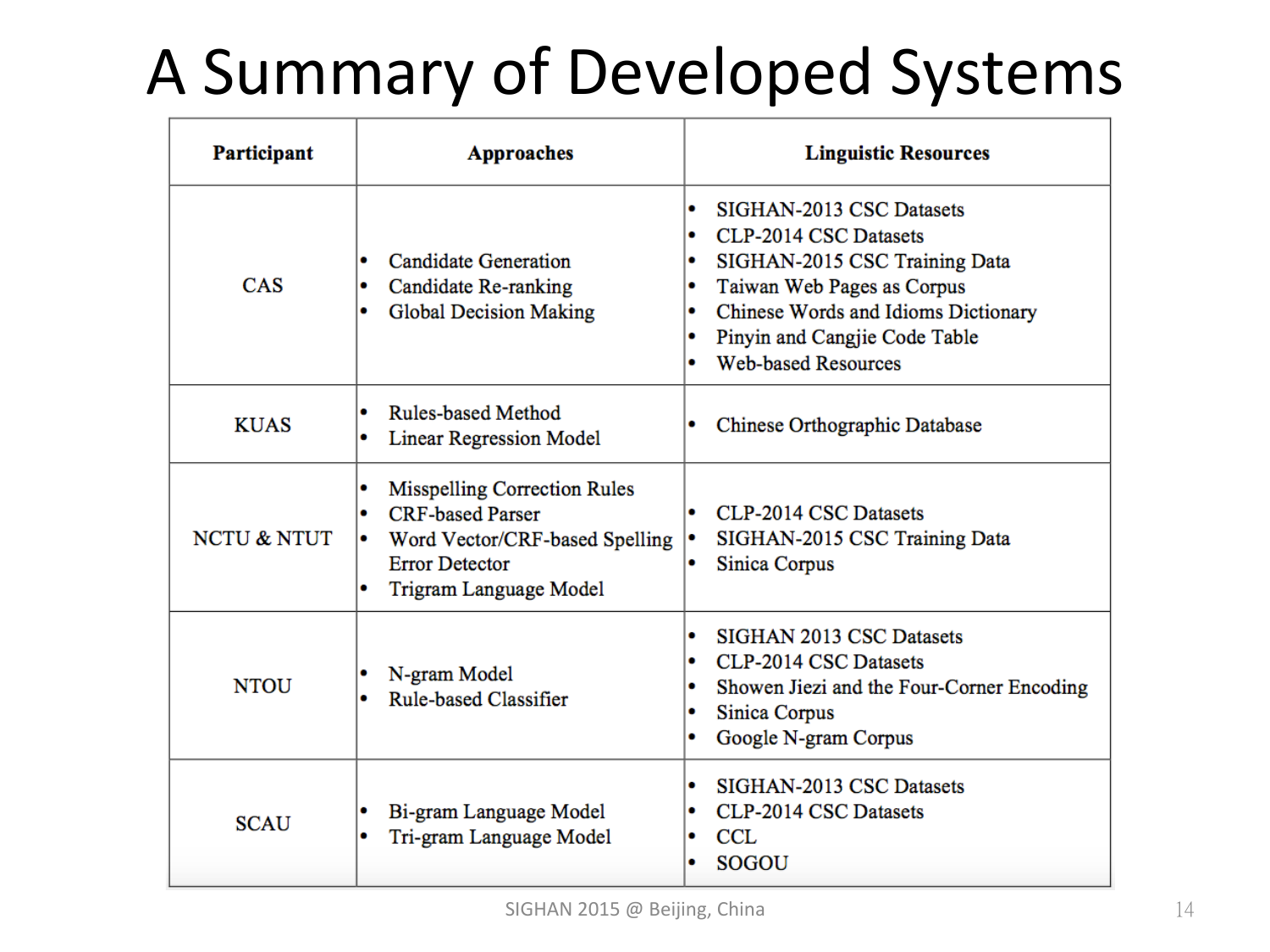## Conclusions and Future Work

- All submissions contribute to the knowledge in search for an effective Chinese spell checkers
- The individual reports in the Bake-off proceedings provide useful insight into Chinese language processing
- The future direction focuses on the development of Chinese grammatical error correction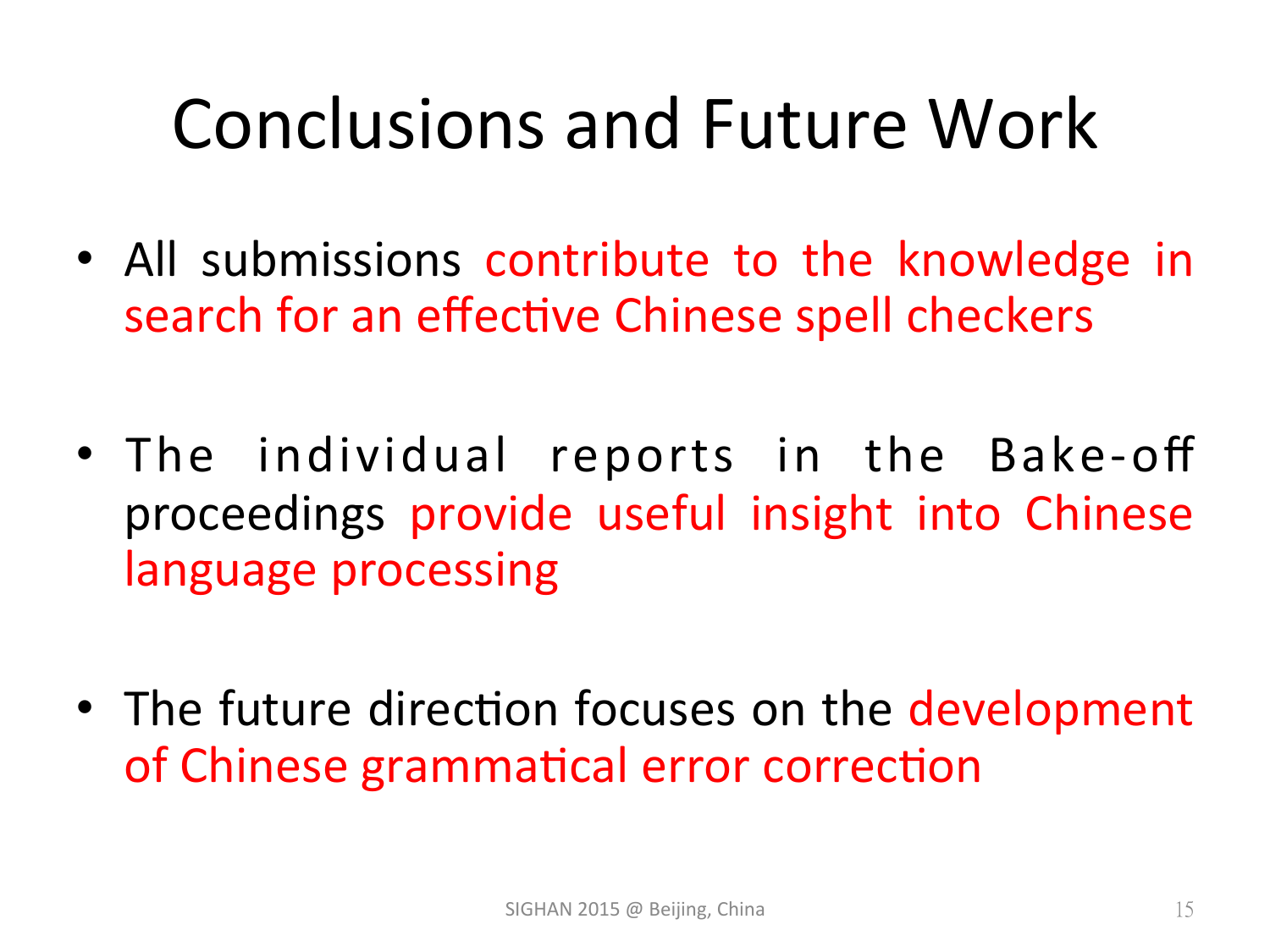## Acknowledgments

- National Taiwan Normal University
- Ministry of Education, Taiwan
	- Aim for the Top University Project
	- Center of Learning Technology for Chinese
- Ministry of Science and Technology, Taiwan
	- $-$  International Research-Intensive Center of Excellence Program
	- Grant no.: MOST 104-2911-I-003-301